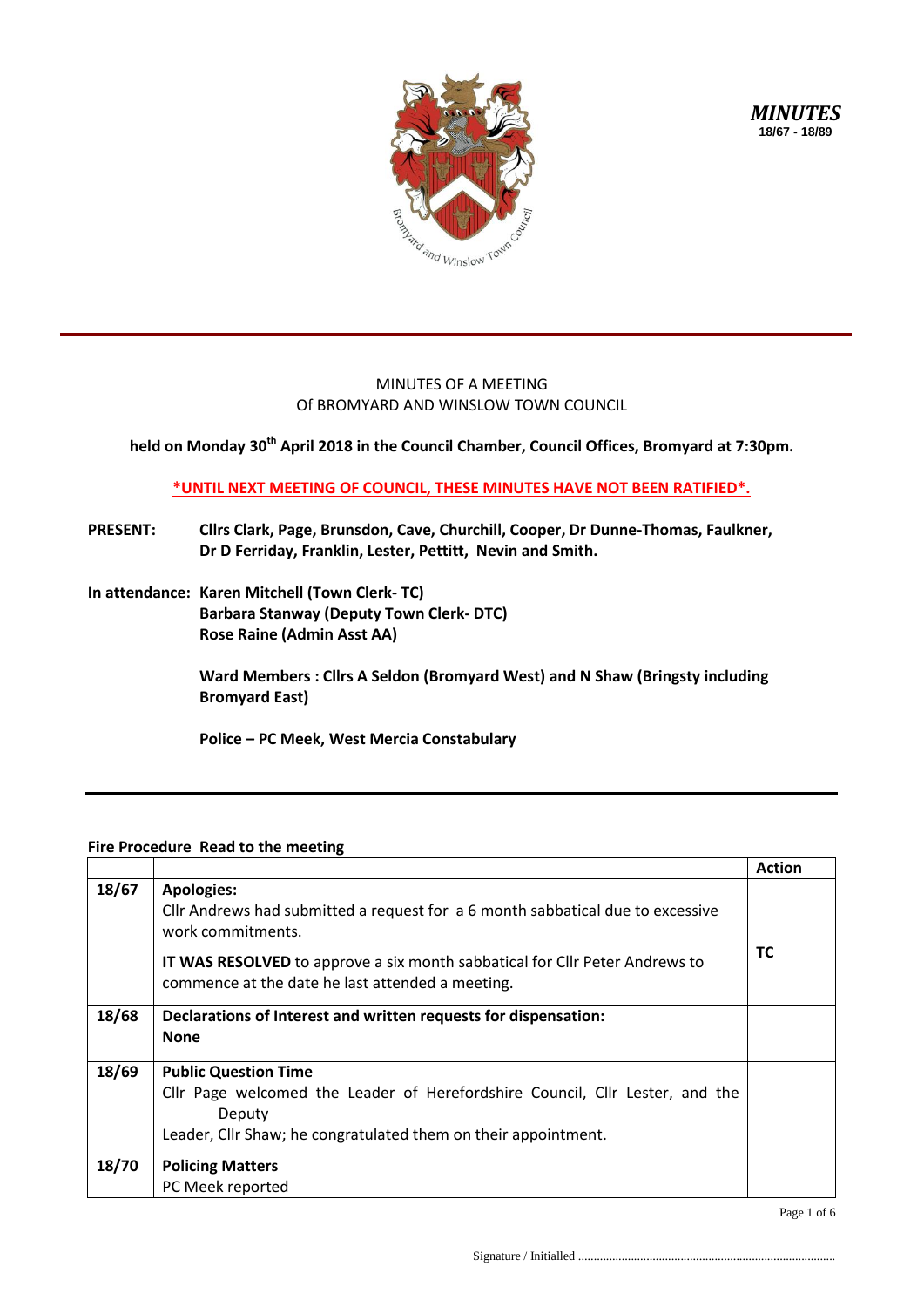|       | on the number of calls received.<br>$\bullet$                                                                                                                    |                                  |
|-------|------------------------------------------------------------------------------------------------------------------------------------------------------------------|----------------------------------|
|       | Attendance of the Police at the call out of the Air Ambulance on 30 <sup>th</sup> April.                                                                         |                                  |
|       | Speed cameras on the by-pass.                                                                                                                                    |                                  |
|       | Damage to the Old Vicarage roof - will not press charges even though the<br>$\bullet$                                                                            | <b>PC Meek</b><br><b>PC Meek</b> |
|       | youths admit to being on the roof. PC Meek to request a review of the<br>case.                                                                                   |                                  |
|       | CCTV – quality good in day time but not so at night; PC Meek to ask the<br>$\bullet$<br>Crime Risk Advisor to visit to conduct a review.                         |                                  |
|       | Korean Cherry – fine of £150 applied; to be paid to Town Council in a lump<br>$\bullet$<br>sum.                                                                  |                                  |
|       | Damage to Heritage Centre windows - fine paid in full and money received<br>by Town Council.                                                                     |                                  |
|       | Old Street/York Road junction - no recent complaints logged with Police. A<br>request for double yellow lines submitted; parking to be monitored in<br>vicinity. |                                  |
| 18/71 | Chairman's Report;                                                                                                                                               |                                  |
|       | He had attended:                                                                                                                                                 |                                  |
|       | 13 <sup>th</sup> April appointment of new Sheriff                                                                                                                |                                  |
|       | 22 <sup>nd</sup> April opening of the Heritage Trail.                                                                                                            |                                  |
|       | 14 <sup>th</sup> April Malvern Civic Service                                                                                                                     |                                  |
|       | Speed Festival $8^{th}$ April cancelled due to weather – new date of 13 <sup>th</sup> May<br>set.                                                                |                                  |
|       | The Deputy Mayor had represented the council at Whitegates Care Home<br>on 21 <sup>st</sup> April to celebrate the Queen's birthday.                             |                                  |
| 18/72 | <b>Clerks Report: for Info Only</b>                                                                                                                              |                                  |
|       | Old Vicarage cellar - new pump installed but dye test shows water is re-                                                                                         |                                  |
|       | entering cellar indicating a blockage. Further investigation required.                                                                                           |                                  |
|       | High level alarm for water needs replacing                                                                                                                       |                                  |
|       | Metal padlock on railings to cellar broken twice in a couple of weeks has<br>been replaced.                                                                      |                                  |
|       | Member Training - asked members to inform the office of any courses of<br>٠<br>interest.                                                                         |                                  |
|       | New Model Standing Orders received- to be reviewed at the July meeting.                                                                                          |                                  |
|       | Parish Walk with Locality Steward (20 <sup>th</sup> April) cancelled to be re-arranged<br>$\bullet$                                                              |                                  |
|       | for May. Members asked to report any issues to Town Clerk.                                                                                                       |                                  |
|       | Condition of pathway alongside road to industrial estate to be                                                                                                   |                                  |
|       | investigated. Pathway responsibility of Herefordshire Council Estates and<br>Properties Section not Balfour Beatty though BB likely to be commissioned           |                                  |
|       | to perform any repairs required.                                                                                                                                 |                                  |
|       | External Audit - Annual Return to be approved by Council at 25 <sup>th</sup> June<br>٠                                                                           |                                  |
|       | meeting and submitted to External Auditor by 2 <sup>nd</sup> July.                                                                                               |                                  |
|       | Problems with Tenbury Road Car Park logged with Herefordshire Council.                                                                                           |                                  |
| 18/73 | The Minutes of the meeting held on 26 <sup>th</sup> March 2018.                                                                                                  |                                  |
|       | IT WAS RESOLVED receive, approve and sign the Minutes of the Meeting of                                                                                          |                                  |
|       | Council held on Monday 26 <sup>th</sup> March 2018 as a true record.<br>The minutes were duly signed by the Chairman.                                            |                                  |
|       |                                                                                                                                                                  |                                  |
| 18/74 | <b>Matters Arising from the Minutes - INFORMATION ONLY</b><br>18/62 Acting Town Clerk had written to Herefordshire Council regarding the Traffic                 | <b>TC</b>                        |

Page 2 of 6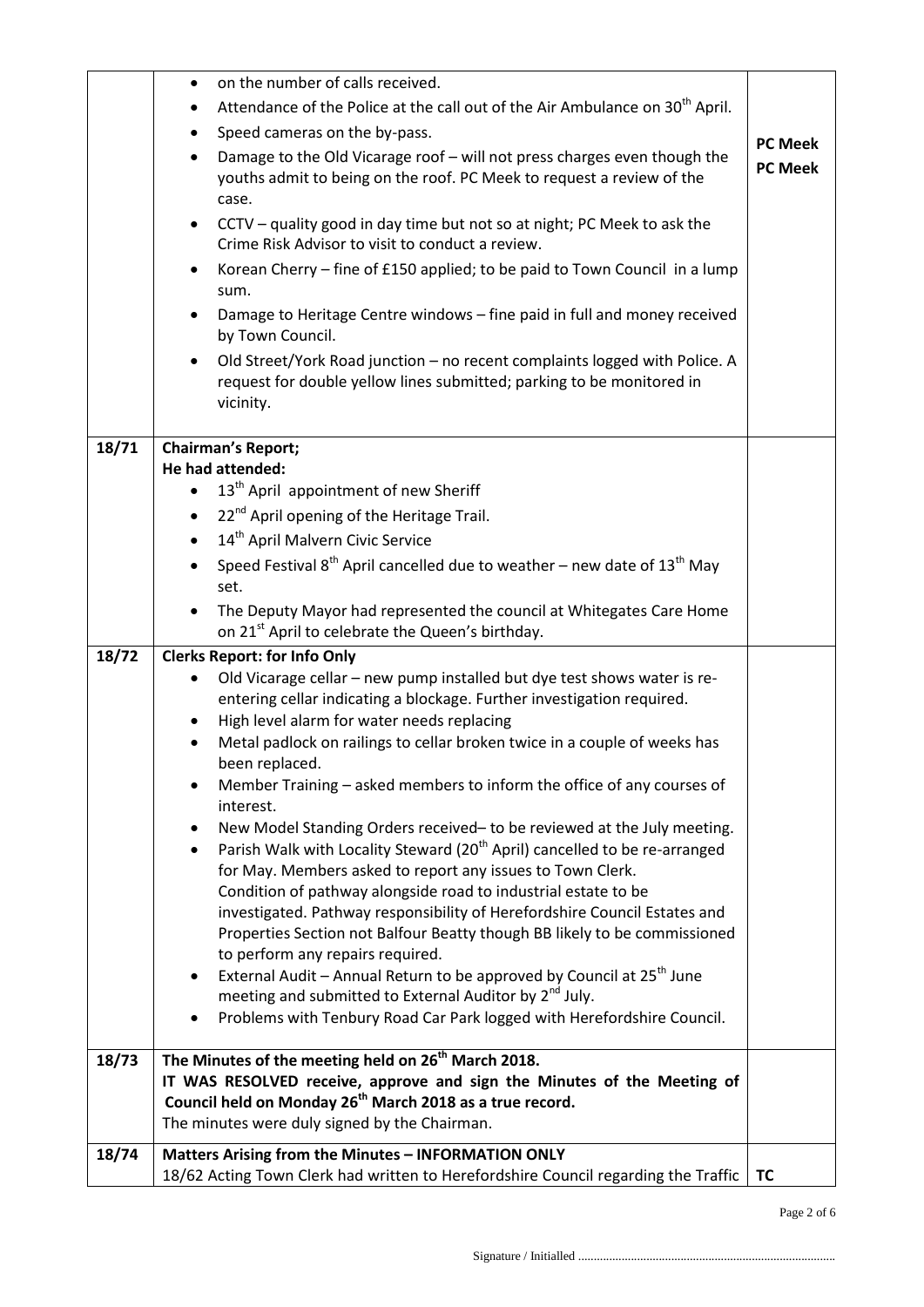|       | Management Study; letter to be circulated to members. Composition of Traffic<br>Management Working Group to be reviewed at annual council.<br>18/50 Public Space Protection Orders - not yet implemented, waiting details from<br>HC.                                                                                                                                                                                                                                                                                                                                                                                                                                                                                                                                                                                                                                                                                                                                                                                                                                                                     | <b>TC</b>              |
|-------|-----------------------------------------------------------------------------------------------------------------------------------------------------------------------------------------------------------------------------------------------------------------------------------------------------------------------------------------------------------------------------------------------------------------------------------------------------------------------------------------------------------------------------------------------------------------------------------------------------------------------------------------------------------------------------------------------------------------------------------------------------------------------------------------------------------------------------------------------------------------------------------------------------------------------------------------------------------------------------------------------------------------------------------------------------------------------------------------------------------|------------------------|
| 18/75 | IT WAS RESOLVED To receive reports of Town Council Committees as per<br><b>UNRATIFIED Minutes</b><br>1) Planning & Economic Development Committee - 9 <sup>th</sup> April 2018<br>2) Finance & Properties Committee - 16 <sup>th</sup> April 2018                                                                                                                                                                                                                                                                                                                                                                                                                                                                                                                                                                                                                                                                                                                                                                                                                                                         |                        |
| 18/76 | <b>General Data Protection Regulation (GDPR)</b><br>Members considered a report detailing actions required under the terms of the<br>General Data Protection Regulations due to become law in May 2018. The TC gave<br>details of the actions already taken to ensure compliance with the regulations.<br>Recent reports of discussions in parliament had suggested Town and Parish<br>councils would not be required to appoint an external Data Protection Officer.<br>Members requested advice on the use of personal email accounts when dealing<br>with council business.                                                                                                                                                                                                                                                                                                                                                                                                                                                                                                                            |                        |
|       | IT WAS RESOLVED that<br>1) the actions taken to date be endorsed.<br>2) draft policies and procedures to be brought forward at a future                                                                                                                                                                                                                                                                                                                                                                                                                                                                                                                                                                                                                                                                                                                                                                                                                                                                                                                                                                   | <b>TC</b>              |
|       | meeting.<br>3) the Clerk be appointed as the interim Data Protection Officer.                                                                                                                                                                                                                                                                                                                                                                                                                                                                                                                                                                                                                                                                                                                                                                                                                                                                                                                                                                                                                             | <b>TC</b><br><b>TC</b> |
| 18/77 | <b>Casual Vacancy - East Ward</b><br>Herefordshire Council had advised that as no request for an election had been<br>received, Bromyard & Winslow Town Council may co-opt a person to fill the<br>vacancy as soon as practicable in accordance with the Local Elections (Parishes<br>and Communities) Rules 1986.<br>Members considered arrangements for the co-option process.<br>IT WAS RESOLVED to convene a special meeting of full council on Wednesday 16 <sup>th</sup><br>May at 7.30 to fill the vacancy by co-option.                                                                                                                                                                                                                                                                                                                                                                                                                                                                                                                                                                           | <b>TC</b>              |
| 18/78 | <b>Ward Councillor Reports:</b><br><b>Cllr. Alan Seldon (Bromyard West)</b><br>Cllr Seldon is Deputy Leader of the opposition at Herefordshire Council.<br>Herefordshire Council Corporate Peer Review had highlighted working<br>$\bullet$<br>arrangements between HC and Town & Parish Councils were weak.<br>Discussed Keepmoat Plans for housing development on the Old Depot site<br>Hereford Road; problems with lack of footpaths could lead to failure of the<br>planning application.<br>Traffic Management Plan - working with QE School to resolve issues<br>$\bullet$<br>around TopShop. Stressed need to identify priorities.<br>Members discussed Section 106 money and stressed that the views of<br>$\bullet$<br>Town Council had not been listened to when decisions on what Section<br>106 money for Porthouse should be spent on.<br>Proposed 30mph speed limit on by pass - no decision made as yet;<br>recommendation was that 40mph should remain unaltered despite the<br>views of the TC. Clerk to email Leader of HC to seek information on<br>progress of speed limit decision. | <b>AS</b><br><b>TC</b> |

Page 3 of 6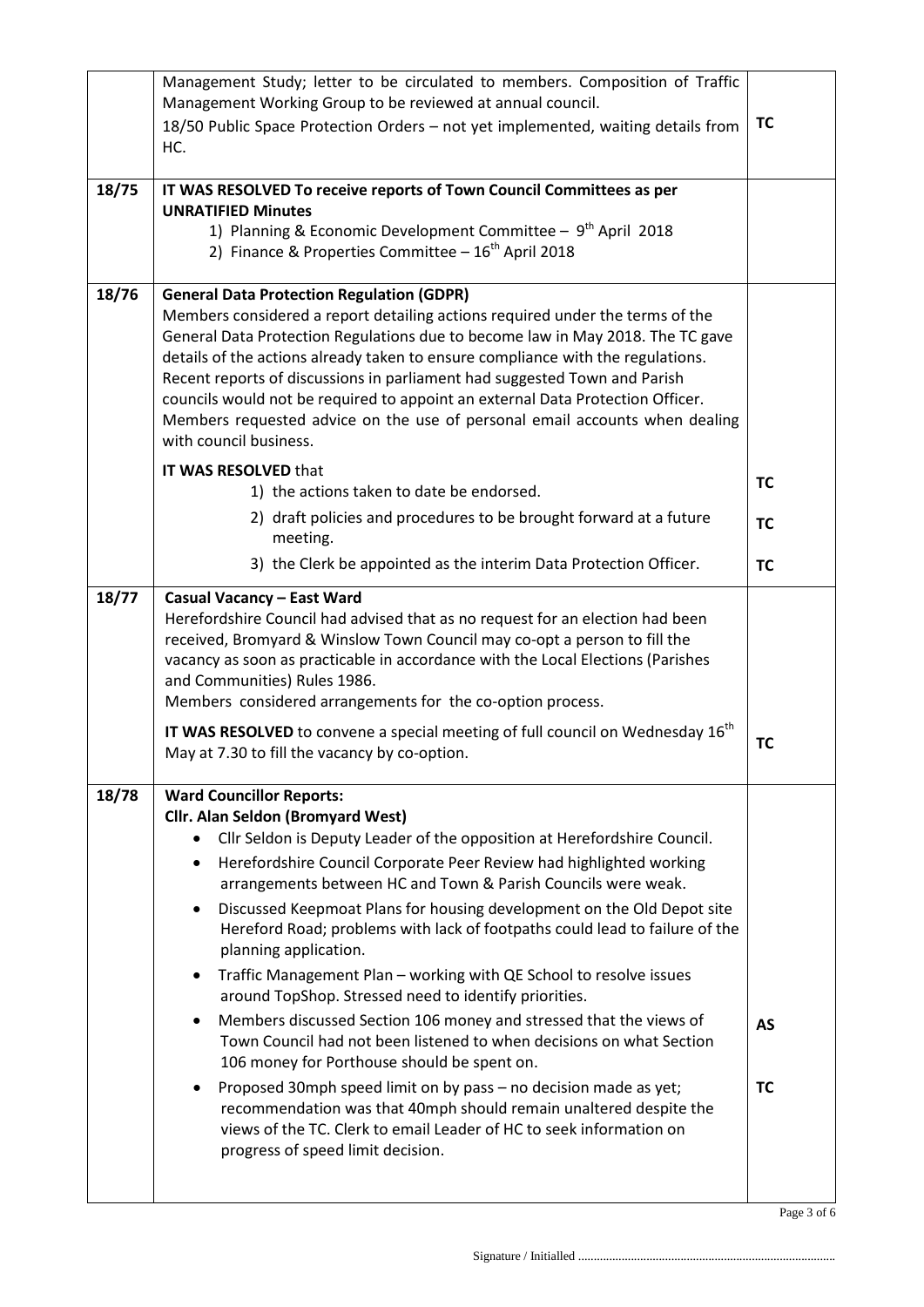|       | <b>Cllr. Nigel Shaw (Bromyard East)</b>                                                                                                                    |            |
|-------|------------------------------------------------------------------------------------------------------------------------------------------------------------|------------|
|       | • Cllr Clark asked that Cllr Shaw press for additional opening times at                                                                                    | <b>NS</b>  |
|       | Bromyard tip.                                                                                                                                              | <b>NS</b>  |
|       | Cllr Churchill asked that the Council Tax concession for people with mental<br>$\bullet$<br>health issues be better publicised.                            |            |
|       |                                                                                                                                                            |            |
| 18/79 | <b>Earmarked Reserves:</b>                                                                                                                                 |            |
|       | At the March meeting of the Finance & Properties Committee members resolved<br>to recommend to Council that the £2,000 Earmarked for a grant which has not |            |
|       | been applied for be transferred to the General Grants budget for 2018/19.                                                                                  |            |
|       | IT WAS RESOLVED that the £2,000 previously earmarked for a grant which has not                                                                             |            |
|       | been applied for be transferred to the General Grants budget for 2018/19.                                                                                  |            |
|       |                                                                                                                                                            | <b>DTC</b> |
| 18/80 | <b>SLCC</b> membership:                                                                                                                                    |            |
|       | At the March meeting of the Finance & Properties Committee members resolved<br>to recommend to Council that the Clerk become a member of the SLCC and that |            |
|       | the Council pay the subscription of £233.00.                                                                                                               |            |
|       | IT WAS RESOLVED that the Clerk become a member of the SLCC and that the                                                                                    |            |
|       | Council pay the subscription of £233.00.                                                                                                                   | <b>TC</b>  |
| 18/81 |                                                                                                                                                            |            |
|       | <b>Replacement Cheque:</b><br>Members discussed a request from Pricepoint Gardening for a replacement to a                                                 |            |
|       | cheque issued by the now dissolved Joint Burial Committee in the sum of £612.28.                                                                           |            |
|       | The Deputy Clerk could find no record of the cheque being presented and the                                                                                |            |
|       | original had been received in the office. Members of the Burial Committee had                                                                              |            |
|       | considered the matter and resolved to recommend to Council that a replacement<br>payment be made.                                                          |            |
|       | IT WAS RESOLVED to re-issue the cheque as requested.                                                                                                       | <b>RFO</b> |
|       |                                                                                                                                                            |            |
| 18/82 | <b>Quarterly Financial Reports</b>                                                                                                                         |            |
|       | In line with Financial Regulations, members considered the final quarterly reports<br>of 2017/18 namely                                                    |            |
|       | Cash and Investment Reconciliation<br>1)                                                                                                                   |            |
|       | Income and Expenditure Report by Account Code<br>2)                                                                                                        |            |
|       | 3)<br><b>Receipts and Payments Summary</b>                                                                                                                 |            |
|       | Noted.                                                                                                                                                     |            |
|       |                                                                                                                                                            |            |
| 18/83 | <b>Policies &amp; Procedures</b>                                                                                                                           |            |
|       | Members reviewed the following policy documents:<br><b>Communications Protocol</b>                                                                         |            |
|       | 1)<br>2)<br><b>Complaints Procedure</b>                                                                                                                    |            |
|       | <b>Grievance Procedure</b><br>3)                                                                                                                           |            |
|       | <b>Disciplinary Procedure</b><br>4)                                                                                                                        |            |
|       | Risk Management Policy and Register<br>5)                                                                                                                  |            |
|       | <b>Dispensation Policy</b><br>6)                                                                                                                           |            |
|       | <b>IT WAS RESOLVED that</b>                                                                                                                                | TC         |
|       | the Communications Protocol, the Complaints Procedure (subject to typing<br>$\bullet$                                                                      | <b>TC</b>  |
|       | amendments) and the Dispensation Policy be accepted                                                                                                        |            |
|       | the Grievance Procedure and the Disciplinary Procedure be re-examined by<br>٠                                                                              |            |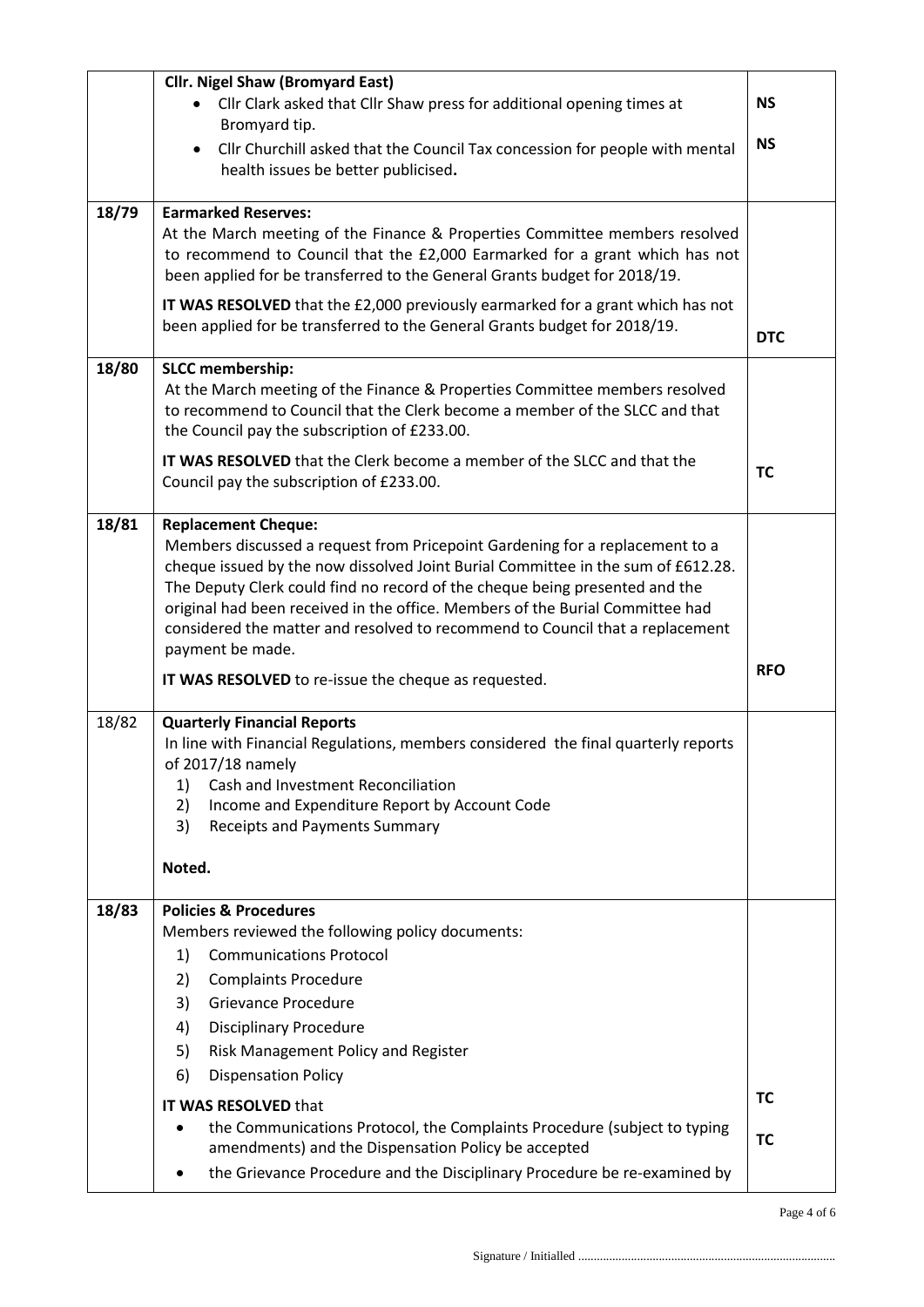|       | the Staffing Committee.                                                                                                                                                                                                                                                                                                                                                                                                                                                                                                                                                                                                                                                                                                                                                                                                                                                                                                                                                                                                                                                                                                                                                                                                                                                                                                                                                 | <b>TC</b> |
|-------|-------------------------------------------------------------------------------------------------------------------------------------------------------------------------------------------------------------------------------------------------------------------------------------------------------------------------------------------------------------------------------------------------------------------------------------------------------------------------------------------------------------------------------------------------------------------------------------------------------------------------------------------------------------------------------------------------------------------------------------------------------------------------------------------------------------------------------------------------------------------------------------------------------------------------------------------------------------------------------------------------------------------------------------------------------------------------------------------------------------------------------------------------------------------------------------------------------------------------------------------------------------------------------------------------------------------------------------------------------------------------|-----------|
|       | The Risk Management Policy and Register be re-examined following the Ellis<br>Whittam review of Health and Safety, with attention also being given to<br>business and financial risks.                                                                                                                                                                                                                                                                                                                                                                                                                                                                                                                                                                                                                                                                                                                                                                                                                                                                                                                                                                                                                                                                                                                                                                                  |           |
| 18/84 | <b>Memorial Bench.</b><br>Members discussed a request to Herefordshire Council from a local resident for<br>permission to place a memorial bench on a public open space situated between<br>Winslow Road, Pear Tree Close and Lower Thorn. Members were concerned that<br>unless adequate provision was made such a bench might eventually become a<br>drain on TC resources<br>IT WAS RESOLVED to support the application to place a memorial bench at the<br>location stated but emphasize the necessity of Herefordshire Council making<br>adequate long term provision for its maintenance, with no future liability on the<br>Town Council.                                                                                                                                                                                                                                                                                                                                                                                                                                                                                                                                                                                                                                                                                                                        | <b>TC</b> |
| 18/85 | <b>Consultations</b><br>Local government ethical standards: stakeholder consultation<br>The Committee on Standards in Public Life invites responses to its consultation to<br>inform its review of local government ethical standards<br>https://www.gov.uk/government/organisations/the-committee-on-standards-in-<br>public-life<br>The deadline is 5pm on Friday 18 <sup>th</sup> May 2018.<br><b>National Planning Policy Framework</b><br>Individual responses are required by 23.45 pm on Thursday 10 <sup>th</sup> May 2018.<br>Visit: https://www.surveymonkey.co.uk/r/NPPFconsultation<br><b>Unauthorised development and encampments</b><br>Views are required by 11.45 pm on 15 <sup>th</sup> June 2018 re local authority & Police<br>powers, court processes, trespass, planning enforcement & the provision of<br>authorised sites & impact on the travelling community. Visit Ministry of Housing,<br>Communities and Local Government website.<br>https://www.gov.uk/government/consultations/powers-for-dealing-with-<br>unauthorised-development-and-encampments<br><b>SURVEY by West Mercia Police</b><br>https://www.surveygizmo.com/s3/4291757/Town-and-Parish-Council-Survey-<br>2018.<br>The latest Police Newsletter is at:<br>http://mailchi.mp/westmercia/pcc-john-campion-march-update-improving-police-<br>and-fire-collaboration<br>Noted. |           |
| 18/88 | <b>Reports of Outside Bodies:</b><br>Council representatives on the following Outside Bodies reported as follows:<br>1. Chamber of Commerce - Cllr. Pettitt gave an account of recent meetings -<br>speaker from the Lynn Barker Folk Festival;<br>discussion on Traffic Management Plan,<br>need to involve Taxi drivers and buses.<br>Art walk weekend.                                                                                                                                                                                                                                                                                                                                                                                                                                                                                                                                                                                                                                                                                                                                                                                                                                                                                                                                                                                                               |           |